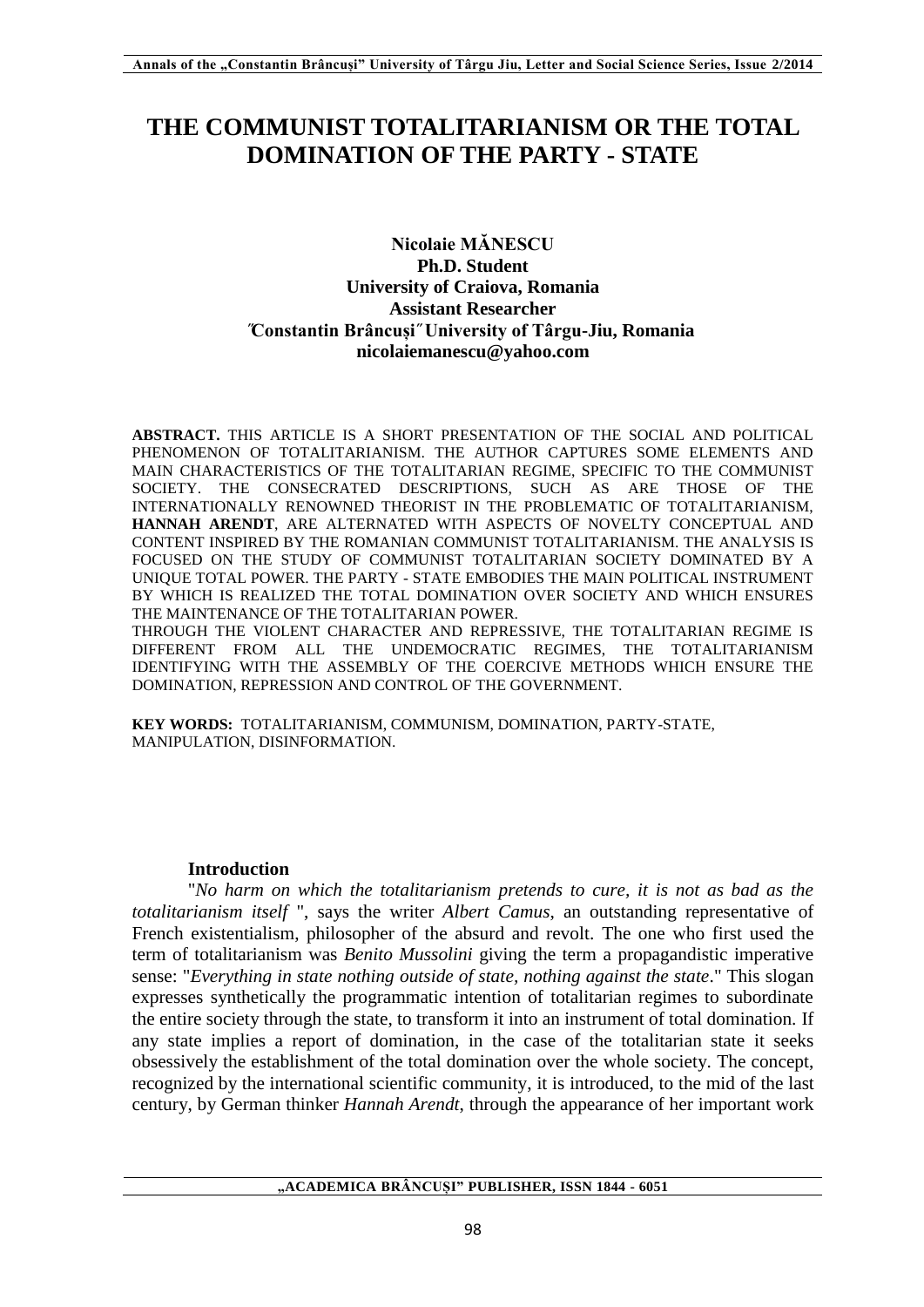entitled *"The Origins of Totalitarianism"*, to define anti-democratic regimes of the XX<sup>th</sup> century (Fascism, Nazism, Communism), in which any sector of the social life and political, cultural, legal and economic activities, does not escape of the total control of state.

**The totalitarianism** represents a form of dictatorial political regime based on terror and the support of the masses mobilized by the party ideology, envisaging radical social changes and which requires a full control of the state and the outlawing of the opposition. The totalitarian government is identified with the party-state power, the only political party which subordinates in an authoritarian and brutal way all aspects of political, social and personal life of its citizens. The state authority is not genuine and legitimate one, to be recognized, and the state activity is subjected to a party leader, who is the supreme authority. The totalitarianism is distinguished from dictatorship and authoritarianism by the imposing of replacing all social and political institutions and the violence is organized widely by the repressive bodies that operate unimpeded by the law, leaving the impression of a ˝legitimacy˝ assured by ˝the will of the people.˝

*Lewis Henry Morgan*, a prestigious anthropologist, distinguishes in an evolutionist manner, the major stages of the mankind progress from primitive communism, close to natural state, and culminating with ˝*civitas* ˝, political organization based on territory and property. Being in this point, "the anthropological research undertaken by Morgan was easily picked up by his great admirers, *Marx* and *Engels*, who have speculated on the theme of ˝natural˝ communism, initiating a new social organization, *the communism*, in which, finally, disappear social classes and state, a reflex of its inexistence in the primitive communism." [1]

At the level of the communist totalitarian society it is constituted a total unique power. This dominates both the political space itself, and all other areas of the social life. With total domination is tried to eliminate any other source of power that could occur. It operates so, from the beginning, the exclusion, on ideological criteria, of a part of society members from political life. The access to the unique power allows fusion and osmosis of the power elements, between the party and state, and leads to the formation of *state-party* system, the party controlling by multiple mechanisms, the state activity.

Among the "oddities of the totalitarian commitment", the famous writer *Hannah Arendt,* a German political theorist, recognized in the issue of totalitarianism, states from the four resorts of totalitarianism, and the domination, as social and political determinant factor. The author locates a project of domination with which the power tends to assimilate with the society up to the identification of the political leader with the people. "Thus, the dominance takes the classical form of total domination. (...) The Dictator domination gets total one, as says Arendt, when nobody longer opposes. Arendt demonstrates the diabolic ability of the totalitarian regime by permanent reinventing enemies, creating culprits and exterminating them." [2]

The concentration of the legislative, the executive and the judicial power in the hands of the same power apparatus, controlled by a totalitarian leader, enables total control of state and, thereby, the domination of the entire society. The existence at the level of communist states of some distinct institutions representing the three powers, is just an element of facade. Whatever the concrete forms in which it arises, it constitutes and remains in power, the party - state remains the main instrument by which one can achieve the total domination over society and which can ensure the maintenance of totalitarian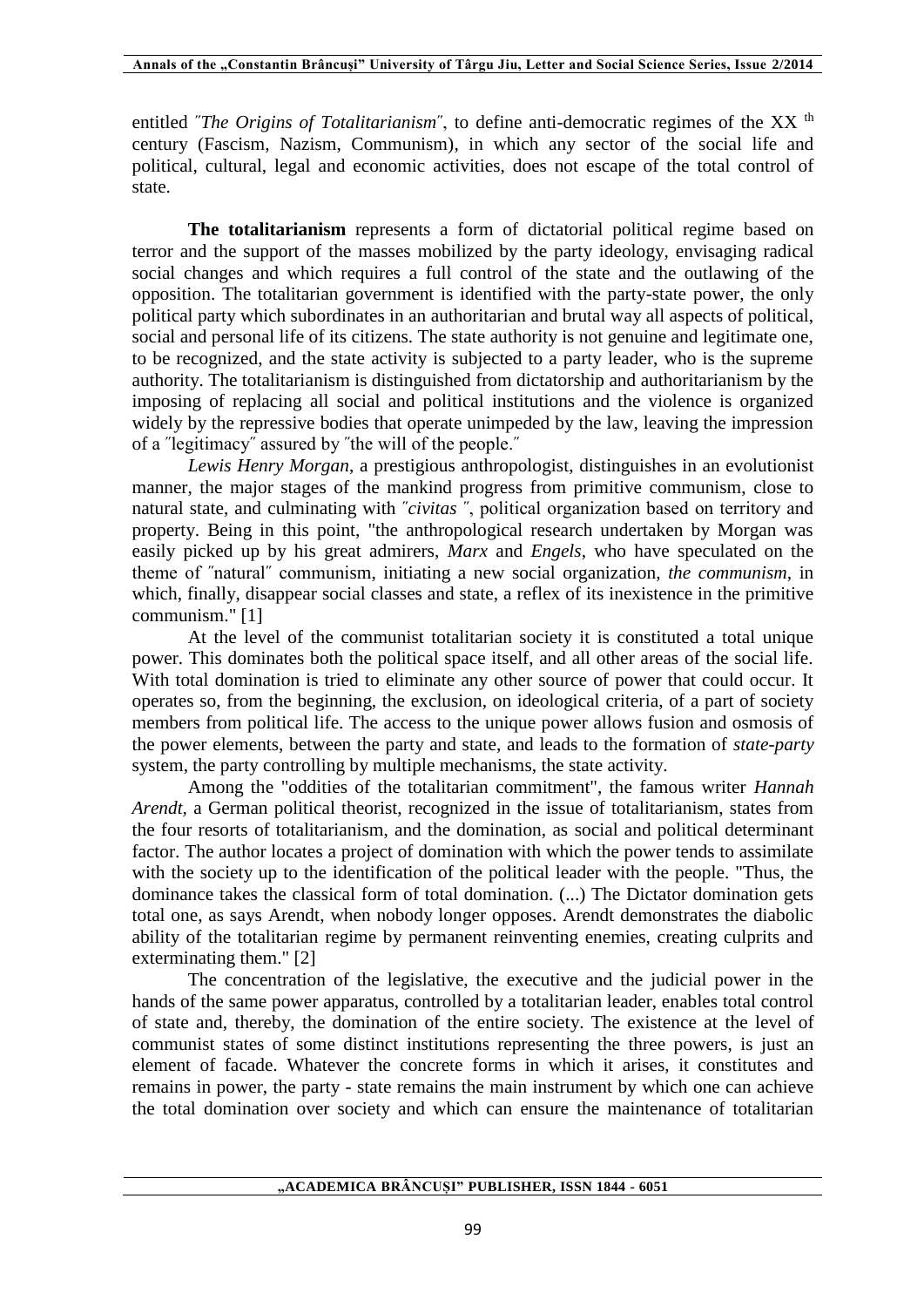power. The totalitarian regimes have pursued the destruction of civil society, its integration into the single party system, the absolute dominance over any form of social organization and any activity. The way in which the totalitarian regimes impose their domination over social communication, is one of the characteristics of these regimes that distinguishes them from any other type of regime. The manipulating of information, the use of lies for political purposes, the disinformation, as well the censorship, are political means of the totalitarian communist state. What is new about the totalitarianism is a tendency to impose the total domination of political power on the entire process of social communication, to control any information which circulates in society and any channel by which it is transmitted, using a language called suggestively the ˝*wooden language˝*.

"The total control over communication is considered one of the main ways the total supervisory of the society and each individual. The social communication has three forms: interpersonal communication, institutional communication and mass communication." [3]

In the case of totalitarian regimes, the whole system of organizations and institutions, officially accepted, is subordinated to the party - state and have to support totalitarian power and to mobilize the members of society to achieve its objectives, eliminating any tendency of absconding or opposition. The permanent control over *mass media* from the unique party is absolutely. Publishers, printing houses, television, radio, cinema etc. are the state property in the communist countries and they are strictly controlled by the state, through its officials at various levels. Those who work in this field are selected, based on political criteria, integrated, most of them in the unique party organizations. Some of them are part of the *nomenclature*, with all arising therefrom benefits. Creators, who are not accepted by the regime, who do not want or can not comply with the imposed conditions, to become collaborators, the supporters of the regime, are taken out of the social circuit and values. The domination of the totalitarian power over social communication makes it take, more and more, the form of a continuous obsessive monologue, of the power. The dialogue between the rulers and the ruled doesn´t exist, there is not desirable, nor acceptable. The totalitarian regimes use widely the disinformation in order to establish and maintain the dominance over the entire society. As it declares, these regimes give to propaganda a particular importance, being allocated significant human and material resources. It is not about, however, a simple propaganda, but a disinformation.

*Disinformation* or ˝*black propaganda*˝ is a set of ideological procedures brought into play intentionally to achieve the manipulation of persons, groups and the whole society, in order to divert their political and social behaviors, to dominate their thinking and control them effectively in everything they do.

For *Roger-Gérard Schwartzenberg*, Minister of research in *Lionel Jospen* government, an ardent critic of political power, the state is also a show, the dominating action being a symbolic one: "As the show, politics has its machinists, to set the decors and make up the tricks. These technicians belong to a branch in full development, the industry to persuade, not to say political show business. The propaganda seems linked to authoritarianism and totalitarianism, in brief, a non-competitive political system." [4]

By extension, the society is a scene on which individuals and social groups play different roles, either standard or specialized, politics being an activity of an elite who exercises its domination by force or means of influence and propaganda meant to cultivate the attachment and voluntary conformation to power decisions. The manipulation, the dissimulation of intentions and sources, as well the fact that proposes, more than to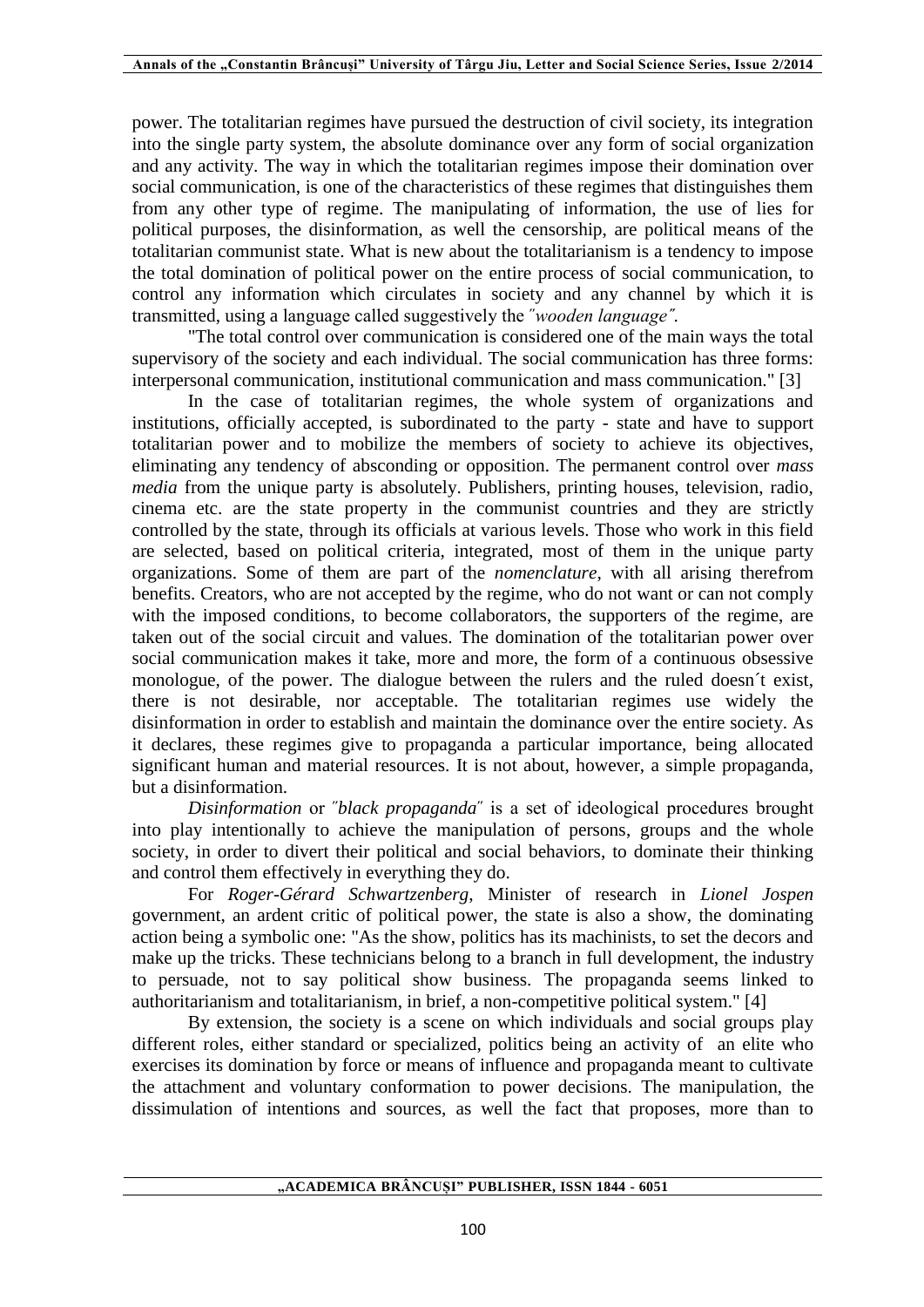convince, the disorganization and reshaping the thinking of individuals, differentiates the disinformation from the simple propaganda.

The lie and mystification occupy a central place in the disinformation practiced effectively by totalitarian regimes in relation to the dominated.

Analyzing "the system lie" used by the communist regimes, *Piotr Wierzbicki* believes that there are three main types of lies to which resort these types of totalitarianism:

 $\checkmark$  lies in the sphere of concepts, arguments, modalities to approach the opponent;

 $\checkmark$  lies in the sphere of information;

 $\checkmark$  lies in the area of reality creation.

The first category aims to prevent, neutralize and invalidate criticisms from the opponents or neutral observers and involves "*three major operations based on false*" [5] : the cancellation of language, the cancellation of logic, the cancellation of reality. From the second category belong the contrivances, deformations, passing over in silence, ways of operate in false with half-truths. They distract from the facts considered as unfavorable. The power decides what population must know and what must not know. The purpose of the third category of lies is: "*to create in an unrestrictive manner the inexistent entities, and vice versa, to consider the existing entities as imaginary*." [6]

˝*The permanent lie becomes, just like the betrayal, the only harmless form of existence.*˝ [7]

The false reports, the secretization, which operated at the system level, of institutionalized communication, have seriously affected the functioning of society in communism and continue in the present to affect the functioning of organizations and institutions, so-called democratic. The man who is subjected is the one which the totalitarian regimes want. The submission is also achieved through a kind of addiction favored and induced by power in relation to the media, which are of the propagandistic type. This submission should be desired, one voluntary. The communist regimes have put into practice a comprehensive system, so-called of reeducation, modeling and remodeling of personality in accordance with the interests and the human model on which they wanted at the level of the whole society. It is considered that by the ideological indoctrination it is offered to the individuals a sufficient basis for "the conscious discipline", for voluntary submission. The members of society had to consider the power, which acting in the name of this ideology, as legitimate and to obey absolutely. The induced confidence in this vast educational project does not make the power to lose sight of the strict supervision of each segment of social life and every individual even in the most intimate aspects of his life. Any contrary attitude involves threats and subsequently the recourse to repressive methods and terror. All these are considered educational and reeducation methods. The modeling of personality of ˝*the new man˝*, which the communist regimes pursue it frantically, should be seen in the context of the total domination over the individual. This is possible only by the existence of this total domination, in its programmed manifestation, support, and also, result. The continue reeducation of the members of the socialist society, held for decades, involving a vast bureaucracy and important resources, was based on some principles, goals, objectives and specific methods. All this involved the total vacuum of conscience freedom, the brainwashing, forgetting a ˝dangerous˝ past and the ideological indoctrination. The resocialization on political criteria, imposed by the communist regime, presupposes, first, a desocialising and removing any sources of influence which could prevent this political resocialization. By the destruction of the old society and the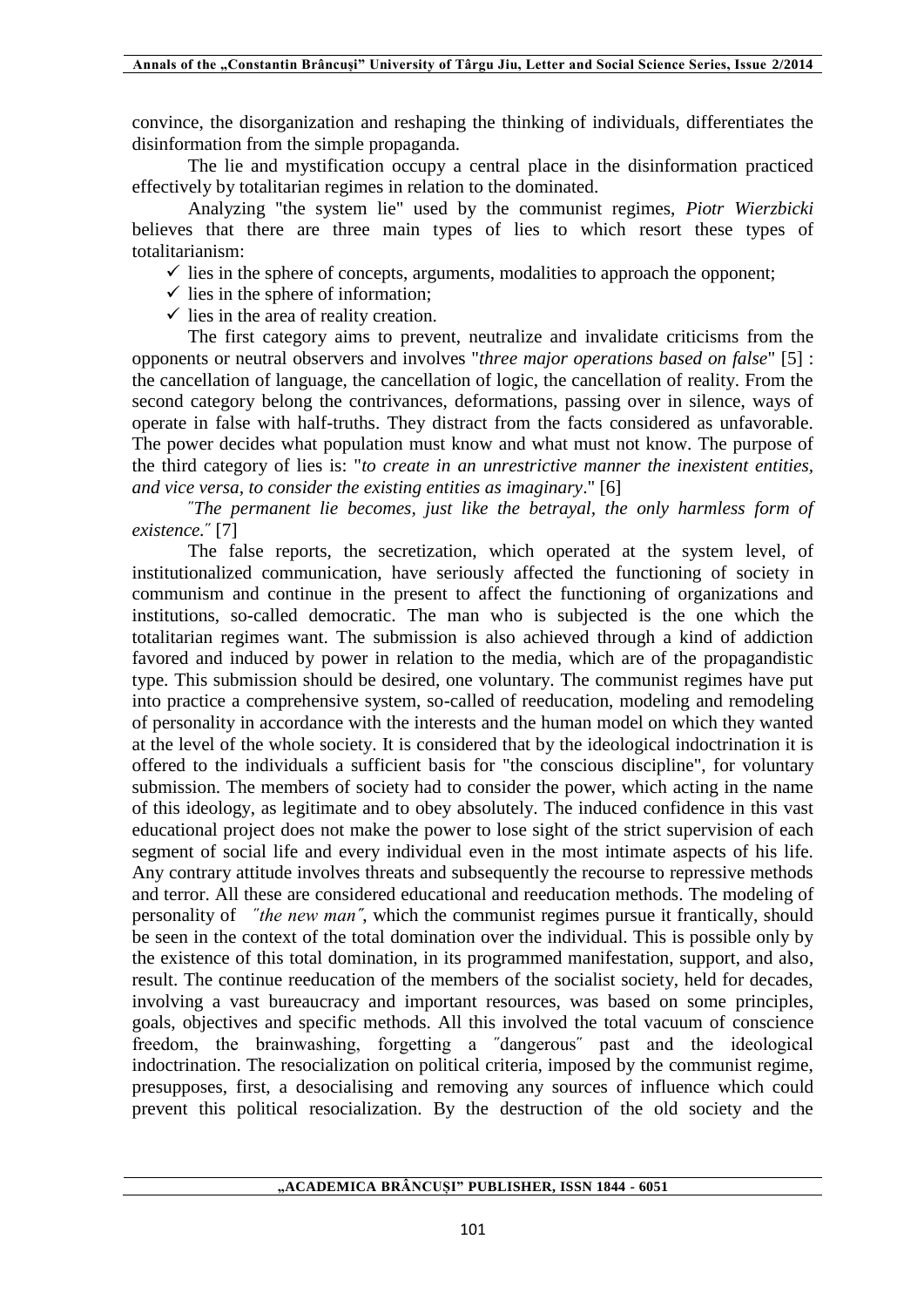imposition of new forms of social behavior, the communist regimes establish a new social context that puts its mark on personality. The ideological indoctrination means to perceive the world through the prism of a dogmatic framework of the official doctrine and to acquire oneself the images about world imposed by power. The ideological education wants to interiorize, at the individual level, these rigid frames and the vision of the social context on which the power considers useful to the instauration and maintaining of total domination.

By *ideologization*, the power wants to insert itself in each individual, to contaminate, to control, to dominate ultimately from its own interior. Having lost, in this way, individuality, the individual of the communist society becomes a perfect subject. When it is considered that he is a subject apparently voluntarily, it becomes much easier to manipulate and predictable. It is the way by which it is realized the acceptance of the political and state power, what we call the modern totalitarian voluntary servitude. The received ideological education is an exercise of submission, of depersonalization. This is done for the benefit of the communist state power through education, political education and propaganda and it is oriented, done and controlled by the government through an entire institutionalized apparatus. The school must contribute to the assimilation of ideology bases, the formation of ideological thinking, to form a view of the world in accordance with the ideological vision in state.

*The education* in and through collective aims at the deletion of the differences between individuals, it is accompanied by the integration of each in groups controlled by the power. Equalized, brought to the same condition, the members of society are, in their majority, engaged in ˝educational˝ collective labor. It is used most frequently the political slogan: "No work without bread, no bread without work" outlining and obligation of the work for the benefit of the communist state but a leveling of the precarious condition of the individual in society. The direct work remains the principal means by which the individual is used to benefit of the communist regime. It is a well-organized exploitation, forced and disguised. The patriotic enthusiasm and revolutionary impetus create the propitious framework of the accumulation of material values which it is considered to belong to everybody, but, in fact and in law, do not belong to anybody else. The relations between the members of a group should be mandatory socialist type relations, based on a new morality and ethics of group. The group has a primordial educational role in the formation, by politico-ideological education, civic considered, of ˝*the new man˝*, provided that it belongs to a group of working people. The work has a social character and it is the best method to eliminate the individualism and to impose the collectivism as an organized form and under control, which causes the accumulation of goods. The socialism and communism are against the exploitation but, in fact, at the level of the society set up a perfected and disguised form of a systematic exploitation that induces the idea of labor for the community or the people, equally false. The communist ideology is declared an ideology of the working class. Accepting is accepted the ideology and power that acts on its behalf and is legitimized by it. The socialist society is a society of working people therefore, the access to the social and political life should be given only to those who work, the communist propaganda imposes in an imperative and dull manner.

*The manipulation* constitutes a variant of persuasion that involves a clandestine character. The manipulation involves an unfair manner to abuse the trust of the individuals, refusing them to carefully examine the situation and take an independent decision, knowingly. Not as a last resort, the source of power resides in *fear*. In most of the time, the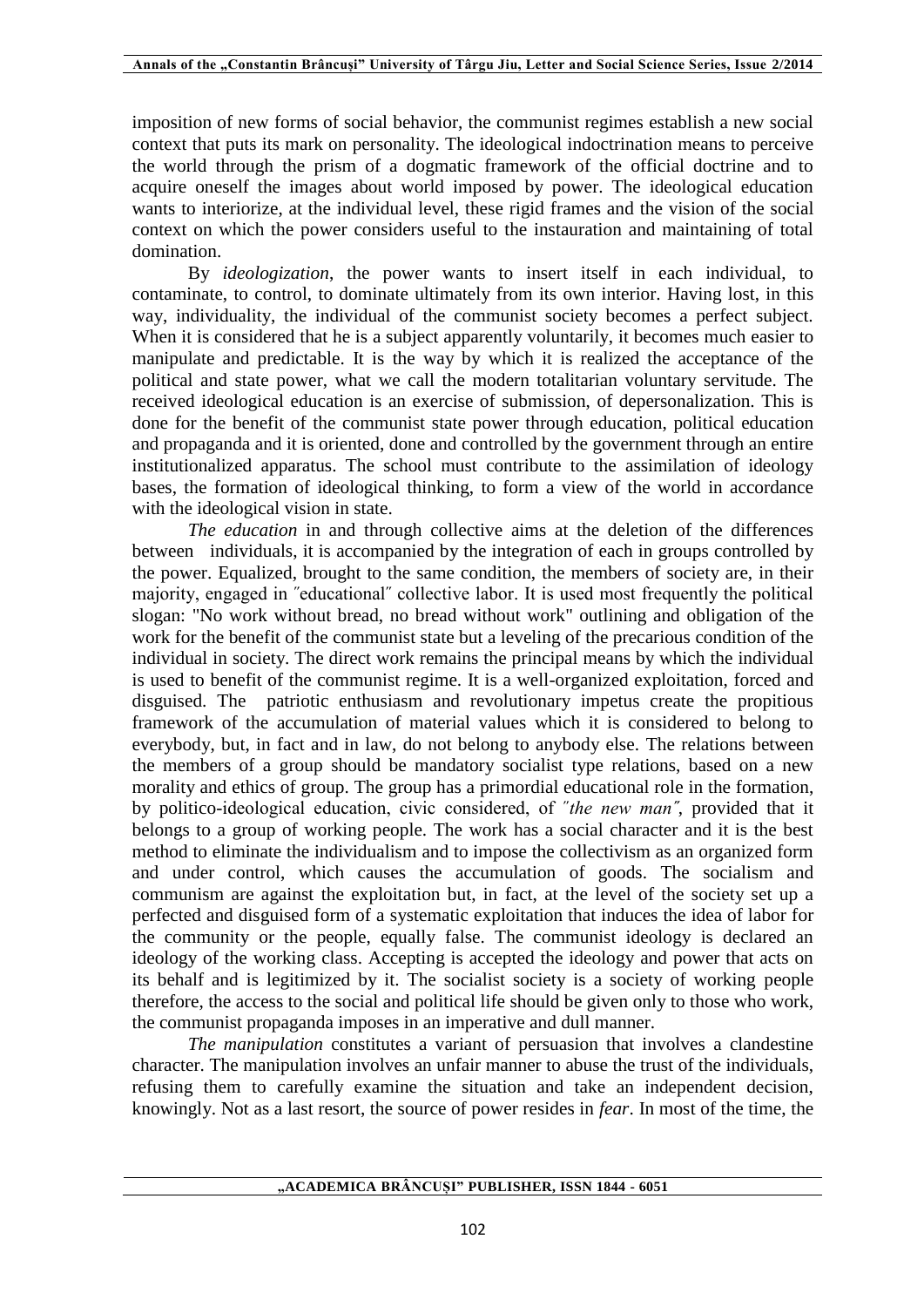manipulation is achieved by inducing a feeling of fear in front of a danger which may be nonexistent. The fear appears as a solution of power, that potentiates the availability of individuals or social groups to obey to a court political ruling, to representatives in the state power. It is the most accessible way through which the domination of the state is realized over citizens who have consented to ceding of their party of sovereignty in exchange for a assumed voluntary servitude but which is, actually, a forced one. The task of the power is not to make it disappear the inequalities, dissymmetry in society and political life nor to guarantee the eradication of the possible dangers that threatened the social individuals, but to create a framework in which the situation is controllable and the life of the group members to be supportable within certain limits.

The political power is defined by its effects, says *Georges Balandier*.

It protects a society from its own imperfections and excesses, it fights against the entropy, of the disturbing factors and the danger and disorder situations, protecting the society of any internal or external threats. People have always lived under the specter of terror.

*Georges Burdeau* emphasized that "*the societies are fearful*" and their representations about power are less redoubtable than the ones about such fears, imaginary or effectual. The political power, the same as the magic, represents a solution to "master" the uncontrollable. The human society today is not perfectly homogeneous, and the relationships between the individuals and groups that compose it are marked, not infrequently, of disputes and crises that must be overcome: "In a society without tensions and conflicts, the political power (either that it has or not the institutionalized form of the state) would have no reason to exist. If the social reports could be established on the basis of perfect reciprocity, the social equilibrium would impose automatically, and the power would be destined to perish. But there is nothing like it. A perfectly homogeneous society, in which the mutual relations between individuals and groups would eliminate any opposition and any rupture, it is impossible.˝ [8]

The features that characterize a non-democratic regime are lack of the guarantee of the respect for the citizen rights, learning functions by those who hold the political power by force and not by electoral procedures, the exercise of power in an arbitrary manner and its loss by force, too. They are undemocratic regimes: the authoritarian regimes, the totalitarian regimes, the sultanian regimes and post-totalitarian regimes. ˝The nondemocratic authoritarian regimes are systems with limited political pluralism, in which the political class does not give account of the deeds committed, that are not based on a clearly articulated ideology, but they are characterized by specific mentality, where there are no basic political mobilization and at large scale, except for some moments in their development and in which a leader or sometimes small group exercises the power within limits poorly defined formally, but in fact rather predictable.˝ [9]

#### **Conclusion**

The totalitarianism involves a hypertrophy of state, that invades the civil society and brutally dominates it, a state that can not function normally and requires a change of the political regime. The totalitarianism, the majority of analysts are of the opinion, can not be reformed in the sense of its democratization, maintaining its essence. In this context, it is significant that the totalitarian regimes have tried to realize a total control over society, especially from the desire to know and to neutralize any form of opposition, which could imperil the achievement of their interests. "The total control" strategy did not work out, its